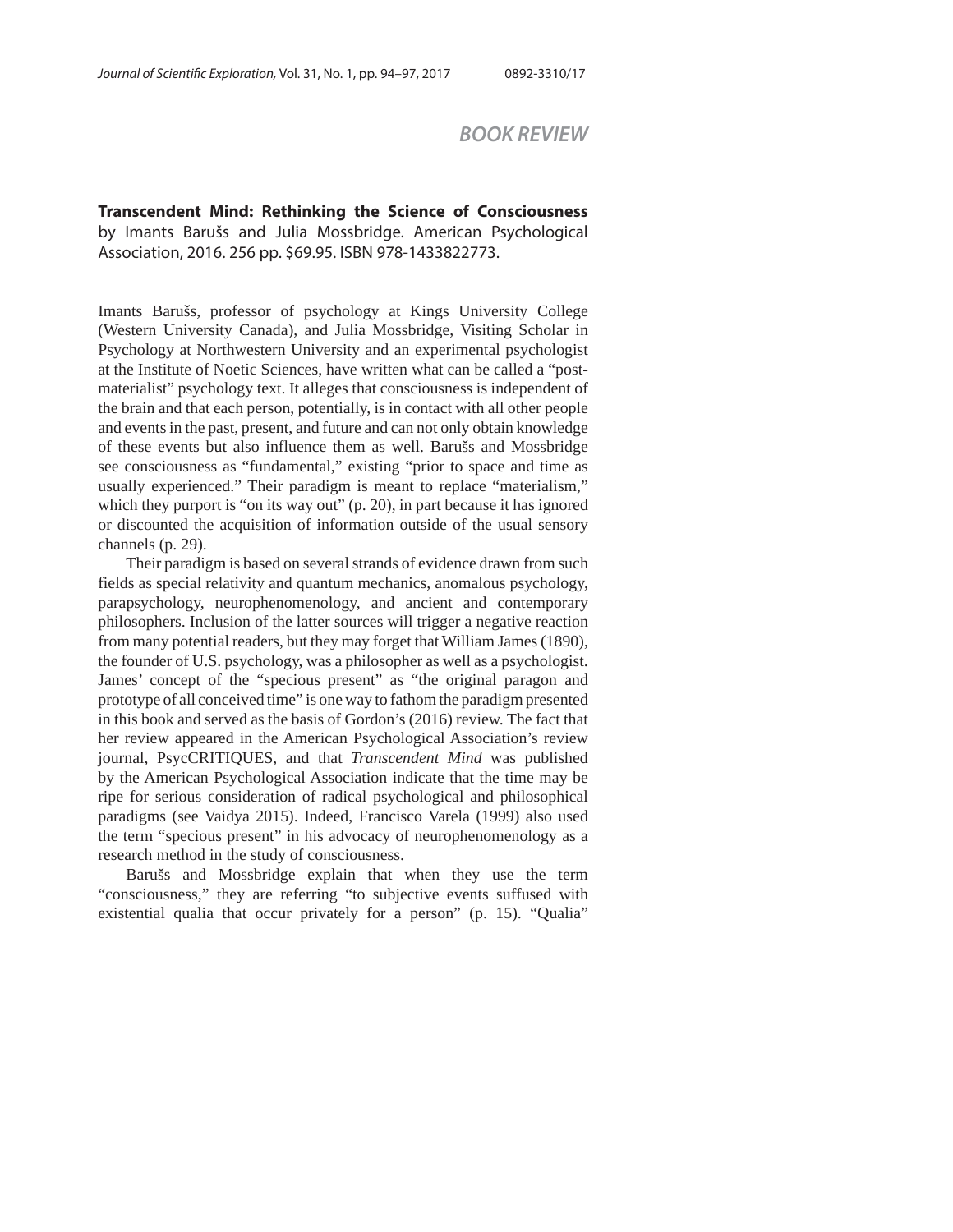are described as the "raw feels" of perceptions, and "*transcendent mind* refers to the notion that mind is *transcendent* in nature, in that it cannot be adequately characterized in physical terms" (p. 15). Finally, "mind is the aspect of the psyche that embodies consciousness along with all nonconscious cognitive processes" (p. 15). To be nitpicking, "psyche" is not defined, and affective (and social) processes are ignored, but the authors have gone further in defining their terms than most writers on this topic have.

The authors review several theoretical models of consciousness, focusing on those that have attempted to explain



the anomalies they present, including mediumship, out-of-body and neardeath experiences, and mind-to-mind communication. They find none of them completely satisfactory and go on to elucidate their own proposal, namely that we live in a four-dimensional "block universe," one in which time has been "spatialized" and added to the three customary dimensions. The implications of this block universe may seem to violate the second law of thermodynamics, but we are reminded that this law was written for a "closed system," yet the universe may not be "closed" at all. Further, this law was not designed to explain time. Barušs and Mossbridge introduce the concept of "deep time," in which there is a sequence of potential "nows." When we make a decision to change an ongoing "now," we move to a different "block universe," one in which that event can occur. On the other hand, ordinary time, or "apparent time," does not facilitate this movement from one "block universe" to another. However, an understanding of consciousness depends upon fathoming "deep time." They conclude that "time and consciousness are so related that it can be difficult to disentangle them" (p. 59). Decades ago, the distinguished psychologist Gardner Murphy told me, "We will not understand parapsychology until we understand time"; in retrospect, his comment was wiser than I had realized.

This sequence of "nows" is discrete with physical manifestations coming into existence and disappearing, producing the appearance of a continuous stream of consciousness from a series of "nows." The philosopher Alan Watts (1966) wrote of a "hide and seek God," in which "nothing so eludes consciousness as consciousness itself" (p. 126). Watts' comments bear an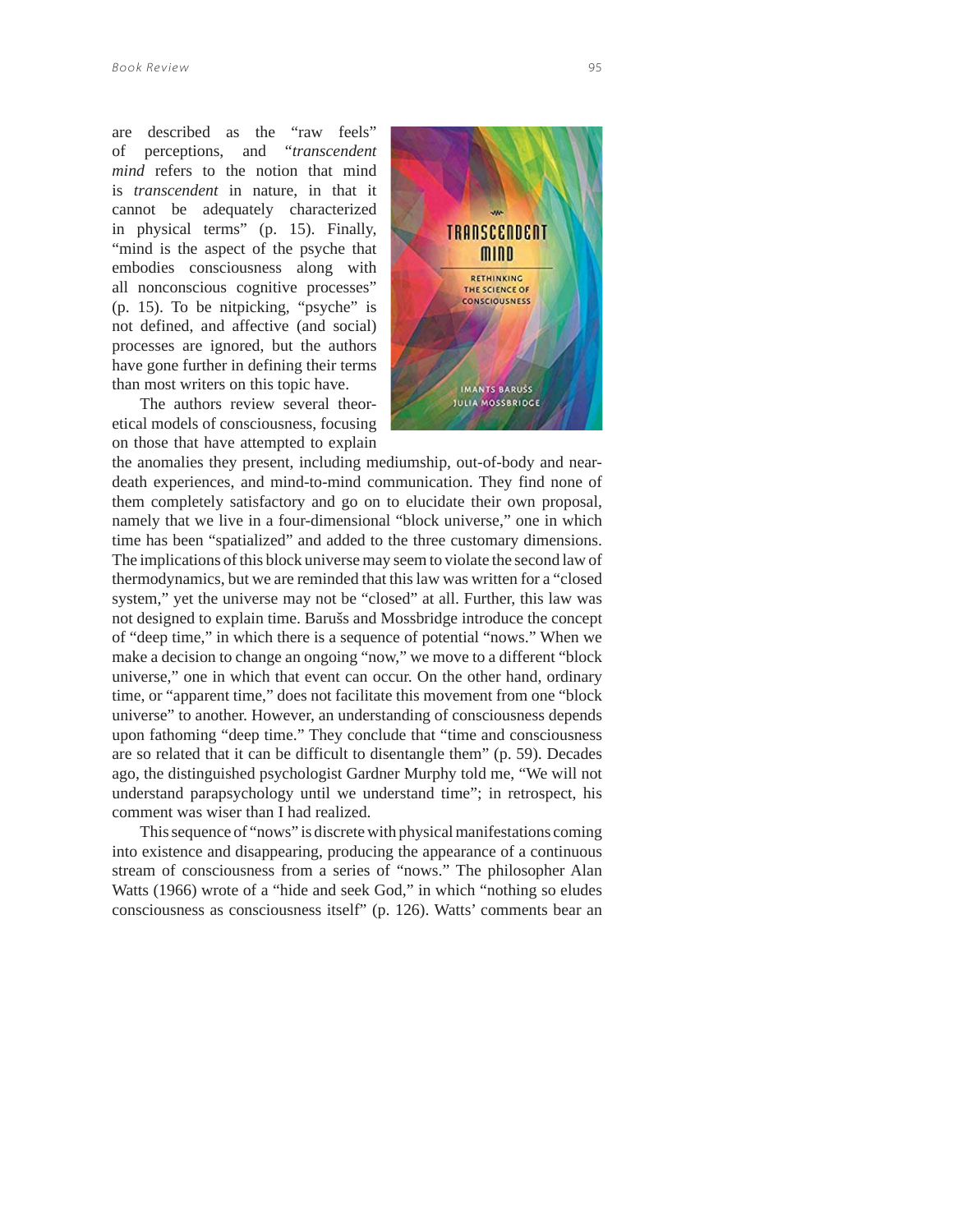uncanny resemblance to Barušs and Mossbridge's statement that "we can think of this as a *flicker theory*" (p. 181). Later, they add *filter* to the name because they suspect that the origins of waking experiences lie in the deep unconscious; the more permeable the filter, the easier their accessibility. Consciousness contains an aspect that we can only partially know conceptually, but contemplative practices can foster this understanding.

The authors suggest how *flicker–filter* theory can explain any number of parapsychological phenomena including psychokinesis and precognition. However, it would have been to their advantage had they extended their explanation to related psychological puzzles. Are alterations in consciousness adaptive or are they mere byproducts of brain evolution? Is transcendence an adaptive "trait" or a socially constructed "state"? Are reports of "dual consciousness" following an operation that divides the cortical hemispheres grounded in brain neurology? The ubiquitous "hard problem" of consciousness is only briefly mentioned, even though its solution is implied. However, the authors maintain that it is the psi-related experiences that are essential to an understanding of consciousness, even though they admit that the money spent on their investigation, worldwide, is equivalent to two months of that devoted to conventional psychology (p. 42). It is this emphasis that will induce many potential readers to dismiss this book and its importance, much to their loss. Some of them might have been retained had the authors presented "neutral monism" (Vaidya 2015) and "naturalism" (Rousseau 2015) as alternative paradigms to those readers reluctant to part with "materialism."

After presenting the arguments against the materialist paradigm, claiming that it has held back progress in this field, Barušs and Mossbridge have drawn a "road map" for future studies of consciousness. Their suggestions for research include:

- 1. Using self-observation skills and reporting the outcome.
- 2. Examining hypotheses by using existing learning paradigms.
- 3. Using the services of skilled participants who have been pre-screened.
- 4. Devising game-like tasks to amplify the acquisition of data.
- 5. Obtaining computerized online single-trial datasets.
- 6. Performing open-ended thought experiments.
- 7. Utilizing dream reports to gather insights.
- 8. Asking the "embedded mind" appropriate questions.
- 9. Harvesting data at different points in time.
- 10. Looking for meaning in reports from transcendent states.

I would add that lucid dream reports might be especially fruitful, as well as reports from contemplative, hypnotic, and psychedelic sessions; there